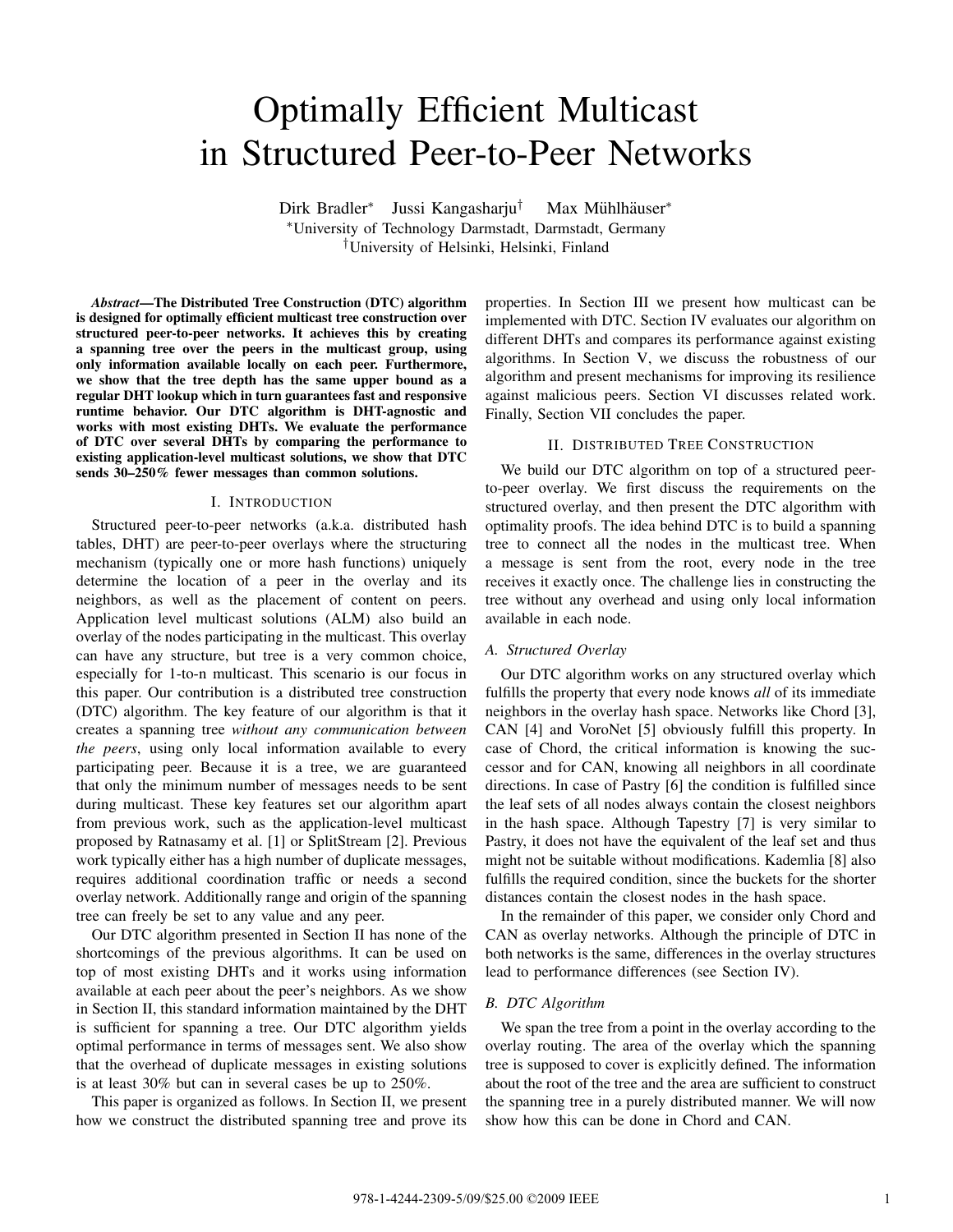

Fig. 1. Example spanning tree of a CAN

Note that even though the algorithm constructs a spanning tree, no peer has a complete view of the tree. The tree is always constructed on-demand by having the root send a message which constructs the tree as it gets passed through the peers. Thus, when we say below that a peer adds some other peers to the tree as its children, it means in practice that the peer in question forwards a message to the other peers.

## **Example: Chord**

In case of Chord, the area is an arc on the Chord ring and the root of the tree is the first node on the arc. The root of the tree selects all of its fingers that are in the area as its children. Each of them will recursively perform the same operation until all peers in the area (the arc) have been included in the tree. Any of the peers can determine which fingers it should include, since it knows the root and the length of the arc.

## **Example: CAN**

In case of CAN, the area is a convex area of the *d*dimensional coordinate space, with the root somewhere in this area. The restriction to convex areas is imposed by the algorithm. Non-convex areas can be used by splitting the area into non-overlapping convex areas which cover the desired area. The root first adds its immediate neighbors (2*d* neighbors in a *d*-dimensional CAN), which then continue adding their neighbors, according to the rules defined below. As in the Chord-case above, the information about the root of the tree and the area it is supposed to cover are available to the peers. The area can be defined either with simply the radius of the area, or by specifying for each dimension separately how far the area reaches in that dimension; the only restriction on the area is that it must be convex.

We assume every node knows the following:

- *•* Size of the zone of each neighbor (maintained by standard CAN routines)
- *•* Root of the tree and the area it is supposed to cover (available in the message which is used to create the tree)

Figure 1 shows a spanning tree of a two dimensional CAN. The tree is rooted at the white zone marked *O* at coordinates (5, 5). The other white zones are children of the root, and the levels of the tree are shown in darkening shades of gray.

The tree is constructed as follows. When a peer *X* receives the message, it computes for all of its neighbors the vector from the center of the root's zone to the center of the neighbor's zone. If that vector intersects the common border surface between *X* and the neighbor, then *X* adds that neighbor as its child. Consider the third zone from the left on the bottom row in Figure 1, marked *B*. It has neighbor *A* on the top and neighbor *C* to the right. The vector from the root passes through both of these neighbors, but the one on the right (marked *C*) is the parent of node *B*.

It is important to note that every node is able to compute the vectors and determine whether it should add any of its neighbors as children using only information available locally through normal overlay communications. No coordination between nodes is needed, nor is any additional traffic generated.

In some cases, it is possible that the vector between the root and a zone *Z* does not pass through any direct CAN neighbor of *Z*. For example, in Figure 1, the vector between the root and the zone marked *K* passes directly through the corner point of the two zones. Depending on how the ownership of edges is defined, it is possible that there is no neighbor through whose zone the vector passes on its way from root to *K*. (Note that regardless of how the ownership of edges is defined this problem persists.) In general, this issue arises when two zones share up to  $(d-2)$  dimensions in a *d*-dimensional CAN (e.g., a point in 2-dimensional CAN and a point or a line in a 3 dimensional CAN). In this case, the forwarding algorithm does not reach all nodes. We have defined the following tie breaker.

**The Tie Breaker:** We use the following rule for determining how to construct the tree in the above case. The two problematic zones differ in at least 2 and up to *d* dimensions. We order the dimensions beforehand. The forwarding path should be such that the smallest dimensions with differences are used first. The length of the tie breaker path will be the same as the number of dimensions in which the two problem zones differ (i.e., between 2 and *d*). Note that none of the nodes on the path would normally forward the message, but *all of them* are able to compute locally that they are part of the tie breaker procedure and are able to perform their duties correctly. In the example of Figure 1, the tie breaker would mean that *M* is the node responsible for adding *K* as its child, since x-coordinate is considered before y-coordinate.

## *C. Proof of Optimality*

We prove the following properties of our DTC algorithm in [9]. For space reasons, we omit the proofs in this paper.

- 1) The DTC algorithm creates a spanning tree over the area
- 2) The depth of the tree is proportional to message complexity of the underlying DHT

#### III. MULTICAST WITH DTC

With DTC, we can create a spanning tree over any area of a suitable DHT and use the tree to send a message to all nodes in the area with no overhead. There are two natural ways of implementing multicast with DTC. One solution is to create a new DHT for every multicast group, as proposed in [1]. This solution isolates the multicast groups from each other and requires that any peer wanting to participate in multiple groups must join multiple DHTs and participate in the management.

Another solution is to have only one DHT and assign the multicast groups to different areas of the DHT. If several peers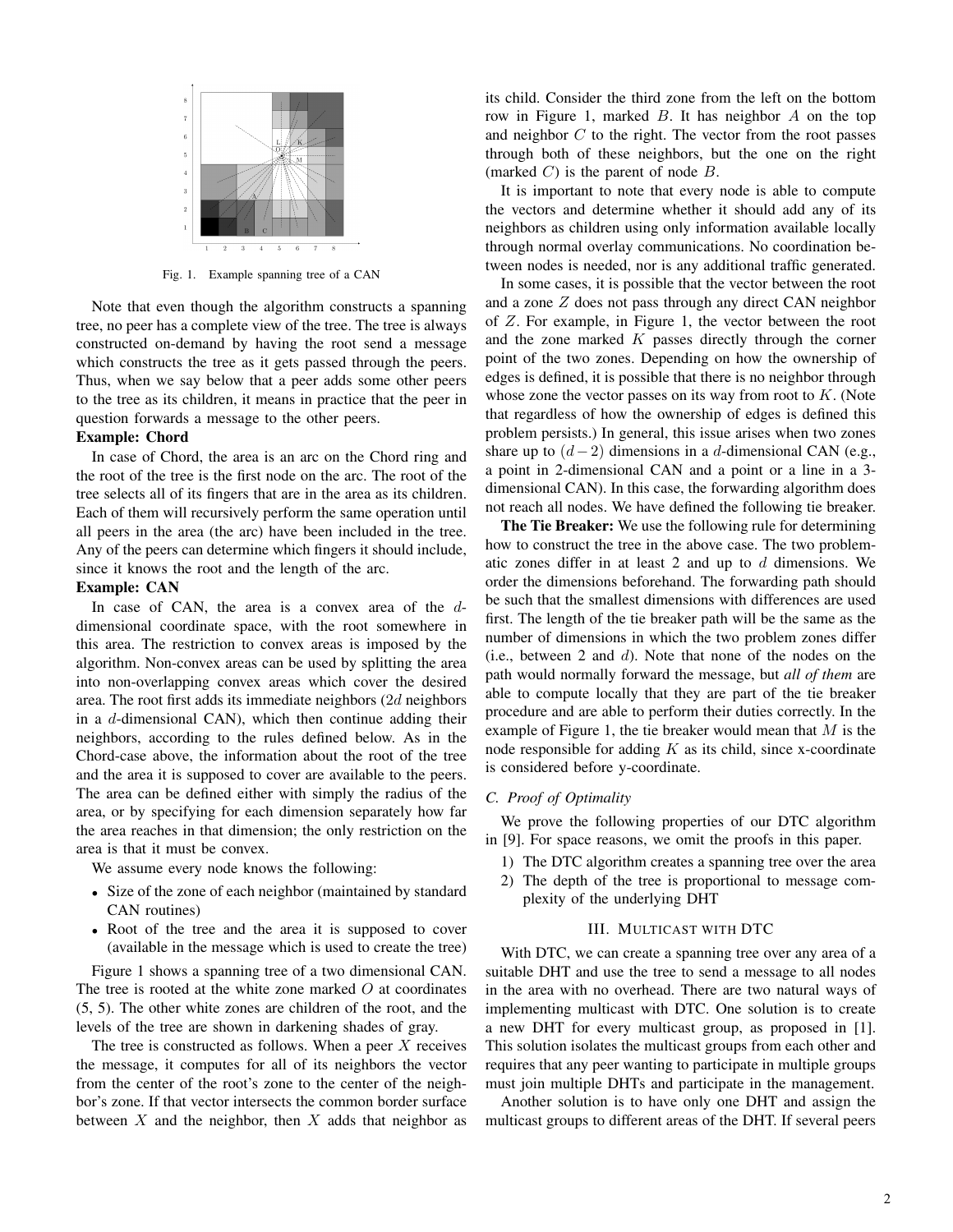| <b>Messages</b> | <b>DTC</b> | <b>Simple</b> | <b>ALM</b> | <b>DTC</b>   |
|-----------------|------------|---------------|------------|--------------|
| Received        | <b>CAN</b> | Flooding      |            | <b>Chord</b> |
| $0-1$           | 2000       |               | 1143       | 2000         |
| $2 - 3$         |            |               | 684        |              |
| $4 - 5$         | 0          | 6             | 78         |              |
| $6 - 7$         | 0          | 22            | 12         |              |
| $8-9$           | $\theta$   | 67            | 2          |              |
| $10 - 11$       | $\theta$   | 247           | 0          |              |
| $12 - 13$       | 0          | 925           | 0          |              |
| >14             |            | 7851          |            |              |
| Sum             | 2000       | 26106         | 3087       | 2000         |

TABLE I AVERAGE NUMBER OF MESSAGES RECEIVED PER NODE

are members of several multicast groups, it is possible to assign the groups near each other, so that each peer only has to join the DHT once. (The assignment requires some additional coordination, and may need to be revised from time to time.) This can be a major advantage in case the actual content is split over several multicast groups, e.g., [2], [10], so that clients can choose the level of quality they desire. Increasing levels of quality would represent larger and larger areas in the DHT.

Both solutions work well in practice and the DTC algorithm works well on both kinds of networks.

## IV. EVALUATION

We now evaluate the performance of our DTC algorithm and compare it against two other solutions. We tested DTC over two DHTs, Chord and CAN, to show how its performance in some cases depends on the underlying DHT. As comparison, we have selected the application-level multicast on CAN by Ratnasamy et al. [1] and a simple flooding scheme, where each node just forwards a message to all of its neighbors, except the one where it got the message from.

We used the PlanetSim P2P simulator [11]. Jones et al. [12] report some issues in CAN implementations, which we took into account. We verified our CAN implementation by comparing it to the results in [12] and thorough testing on our own. Our Chord implementation is directly based on the original work in [3]. Our implementation of the ALM algorithm of [1] did not face the race-condition mentioned in [12], [13], since PlanetSim is cycle-based, which prevents the race-condition.

We varied the size of the network and also the number of dimensions in the CAN. Simulations were repeated 30 times and the reported numbers are averages over the 30 runs. We measured the number of messages received by each node and the depth of the spanning tree. The first metric determines how (in)efficient the mechanism is and the second determines how quickly all the peers receive the message.

Table I shows how many messages a given node received in a 2000 node CAN with 10 dimensions. (DTC-Chord was run on a standard Chord of 2000 nodes.) The table shows how many nodes on average received the message from the root. We cut the table at 14 messages per node and summed up all the nodes that received the message 14 times or more (applies only to simple flooding). The last row shows the total number of messages sent in the system. Since there are 2000 nodes, 2000 messages are sufficient in the optimal case.



Fig. 2. Tree depth

The two DTC-based solutions do not generate any duplicate messages. ALM performs relatively well, generating about 50% too many messages. We return to the evaluation of the overhead of ALM below. As Table I shows, simple flooding has a high overhead in terms of messages sent. The shown overhead is typical of the performance of simple flooding.

The performance of the DTC-based algorithms was as expected in all investigated parameter combinations. Both of them were able to perform their task always with the *minimum* number of messages, i.e., as many messages as nodes.

We also evaluated the depth of the spanning tree, since this directly affects the time it takes to complete the multicast. We compared different network sizes from 200 to 20000 nodes and different dimensions in CAN (ranging from 2 to 20). Figure 2 shows 5- and 10-dimensional CANs with 20000 nodes. In Figure 2(b) we also plot DTC-Chord. The x-axis shows the number of hops and the y-axis shows how many nodes are at that depth in the spanning tree.

Simple flooding has the smallest depth because it always takes the shortest path to each node. Therefore all nodes are reached with the minimum number of hops. DTC-CAN and ALM have performance which is slightly lower than simple flooding and are very close to each other. In the case of the 5-dimensional network and 20000 nodes the optimum would be about 7 hops, while ALM needs 9 and DTC-CAN 8 hops in the average. The greater the number of dimensions used for the CAN network, the smaller is the difference between the approaches. Differences in the 10-dimensional CAN network (see figure 2(b)) with 20000 nodes are almost non-existent; both ALM and DTC-CAN need about 7-8 hops on an average, while the optimal case would be about 6 hops.

DTC-Chord (shown only in Figure 2(b)) has performance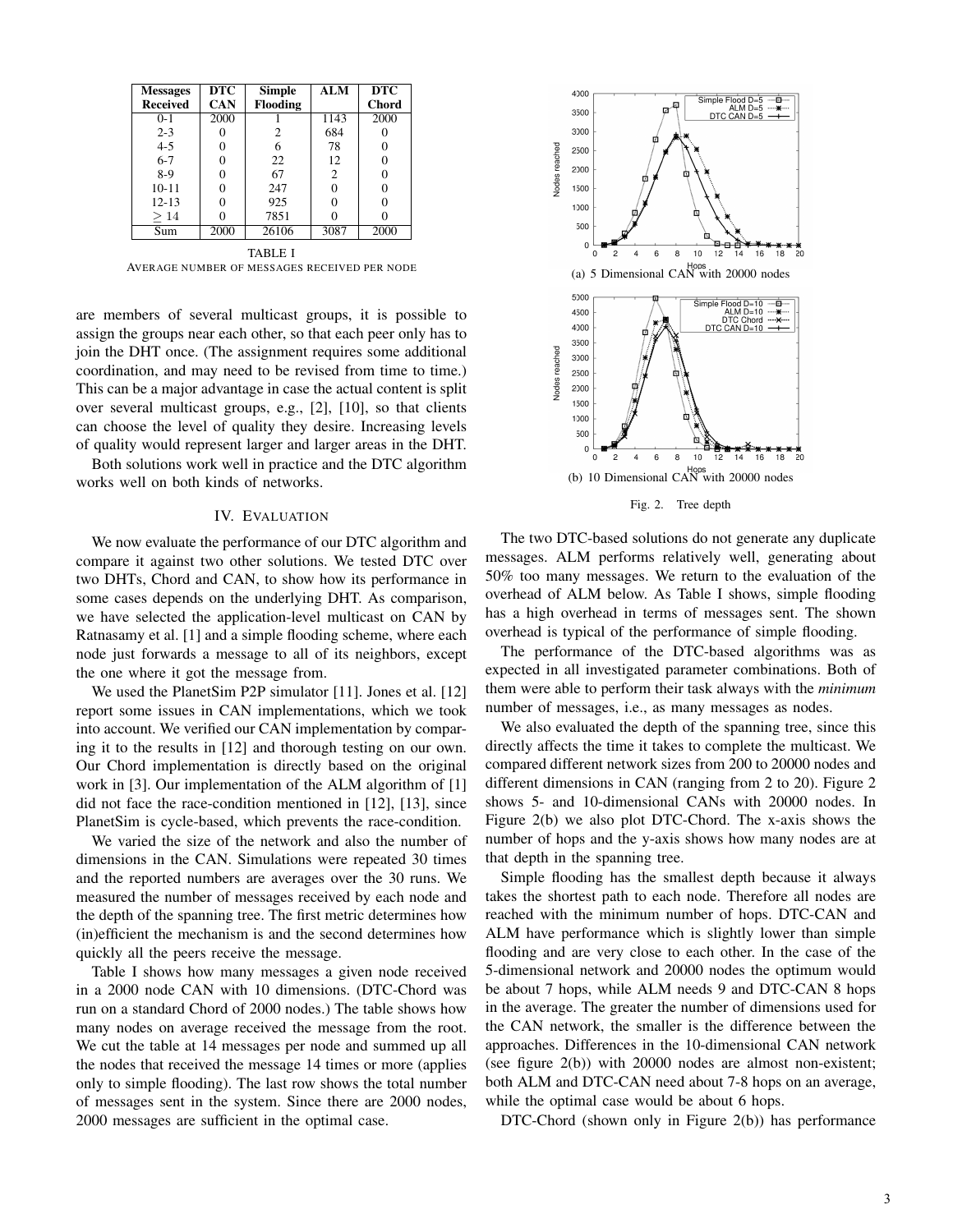

Fig. 3. Flooding overheads

similar to DTC-CAN and ALM in the 10-dimensional case. The finger tables of Chord reduce the number of needed hops effectively. While the CAN network is able to be further optimized by using more dimensions, the number of hops for Chord is proportional to the density of the finger tables.

We investigated the performance with dimensions ranging up to 20, but we did not observe any significant improvement in performance of DTC-CAN or ALM after 10 dimensions.

We now turn to evaluating the overhead of ALM, which was already shown in Table I. We compare ALM against DTC-CAN. Figures 3(a) and 3(b) show how the overhead evolves as function of network size. The x-axis shows the number of simulated nodes; we started from 200 nodes and simulated up to 20000 nodes. The y-axis shows the average number of generated messages. We show several variants of ALM, each with different number of dimensions. Note that DTC-CAN was always able to perform optimally.

Figure 3(a) shows the absolute overhead, i.e., how many unnecessary messages ALM sent and Figure 3(b) shows the relative overhead compared to DTC-CAN (DTC-CAN has overhead 1). As the network grows, the relative overhead of ALM tends to about 32%. However, Figure 3(a) shows the interesting behavior of ALM. For every number of dimensions, the curve has several sharp corners where the overhead changes considerably. The reason for this is as follows.

The message overhead is influenced by the number of dimensions and nodes. The more dimensions, the more nodes are needed to populate the *d*-dimensional ID space uniformly. As soon as  $\sqrt[d]{n} \geq 2$ , the overhead starts to converge to the observed 32%. Below this threshold, the number of duplicate messages steadily increases with more nodes. This explains the high peaks for the smaller networks in Figures 3(a) and as



Figure 3(b) shows, the resulting overhead can be up to 250%. In summary, the DTC-based approaches generate only the minimum amount of traffic, while keeping the depth of the spanning tree similar to ALM. ALM has a message overhead of at least 32%, in many cases up to 250%. Simple flooding has an extremely high overhead.

#### V. ROBUSTNESS OF DTC

Because the DTC algorithm (and similar approaches [1], [2]) builds a tree, it is vulnerable to peers crashing or behaving maliciously. If a peer does not forward the message, then the sub-tree rooted at it will not be included in the spanning tree.

Because all DHTs have mechanisms to detect crashed peers and recover, we do not consider such system failures to be a problem. The only case a message could be lost is if a peer crashes between receiving a message and forwarding it, which is extremely rare. In all other cases, we assume that the standard DHT maintenance takes precedence over the tree spanning messages and that in such cases, the overlay will first be healed and thus no message loss or duplication can occur.

In the following, we consider the case of a malicious peer not forwarding the message onwards. We evaluated the severity of this problem by spanning a tree over a randomly generated 20000-peer network. The CAN networks had 10 dimensions. We varied the fraction of malicious peers and selected the malicious peers uniformly at random. For each case, we measured the number of peers who were not part of the tree. Each parameter combination was repeated 30 times and the results we present are averaged over all the runs.

Figure 4 shows the fraction of unreached peers as a function of malicious peers for DTC-CAN, DTC-Chord, and ALM. 10% of malicious peers are able to cut off on average 20% of the peers from the spanning tree. Because the DTC algorithm eliminates all duplicate messages, it is particularly vulnerable to malicious peers, but the ALM does not fare much better. Only when the fraction of malicious peers is between 10% and 50% does ALM have any marked improvement over DTCbased systems. Although not shown on Figure 4, the simple flooding approach is extremely resistant against malicious peers. Peers become unreached only when the fraction of malicious peers is very high (typically over 70–80%).

We made an observation about the effects of the underlying DHT on the performance of DTC-algorithms. In a CAN with many dimensions, even if a malicious node is near the root in